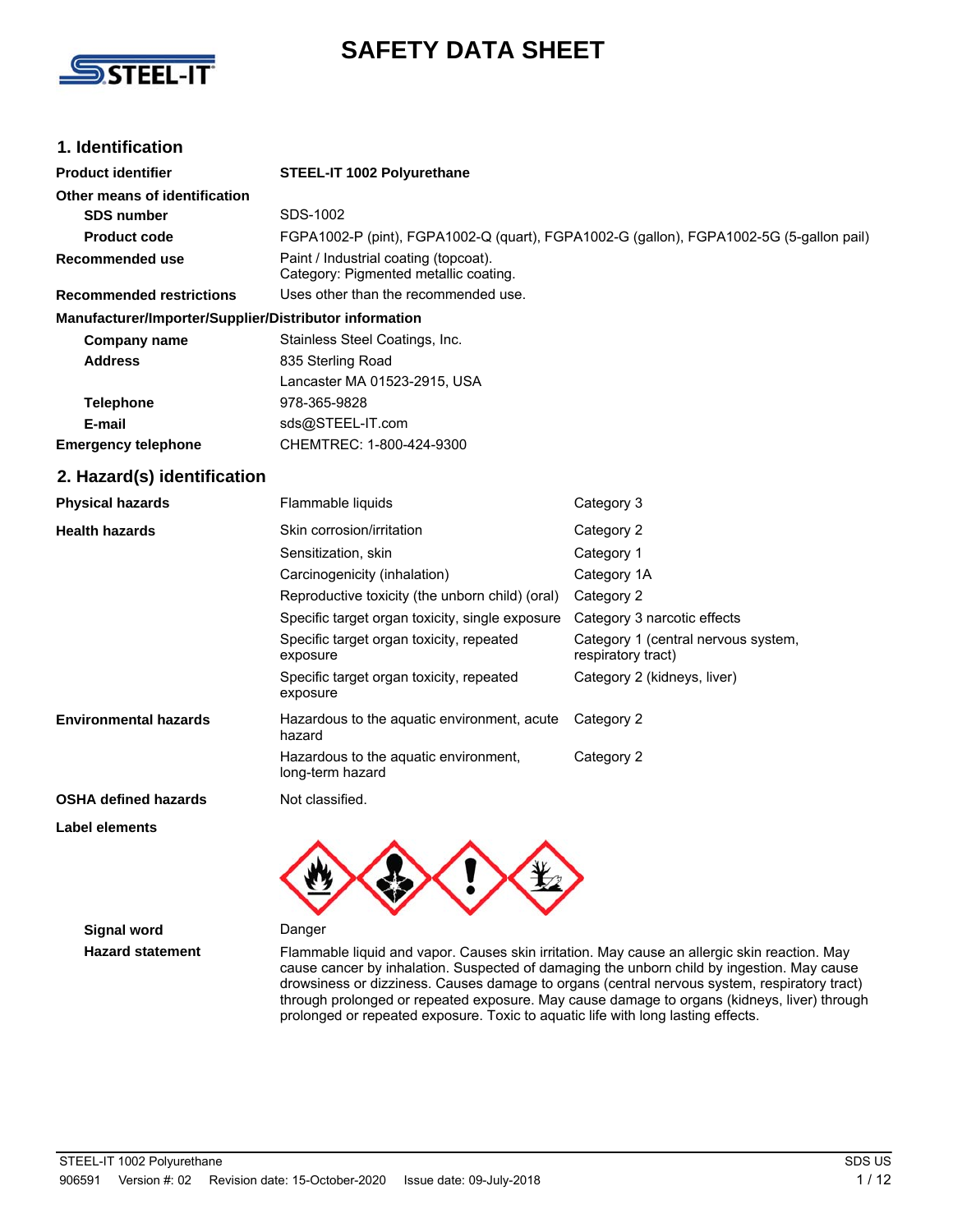| <b>Precautionary statement</b>               |                                                                                                                                                                                                                                                                                                                                                                                                                                                                                                                                                                                                                                                                                                                                                                                                        |
|----------------------------------------------|--------------------------------------------------------------------------------------------------------------------------------------------------------------------------------------------------------------------------------------------------------------------------------------------------------------------------------------------------------------------------------------------------------------------------------------------------------------------------------------------------------------------------------------------------------------------------------------------------------------------------------------------------------------------------------------------------------------------------------------------------------------------------------------------------------|
| <b>Prevention</b>                            | Obtain special instructions before use. Do not handle until all safety precautions have been read<br>and understood. Keep away from heat/sparks/open flames/hot surfaces. - No smoking. Keep<br>container tightly closed. Ground/bond container and receiving equipment. Use explosion-proof<br>electrical/ventilating/lighting// equipment. Use only non-sparking tools. Take precautionary<br>measures against static discharge. Do not breathe mist/vapors/spray. Wash thoroughly after<br>handling. Do not eat, drink or smoke when using this product. Use only outdoors or in a<br>well-ventilated area. Contaminated work clothing must not be allowed out of the workplace. Avoid<br>release to the environment. Wear protective gloves/protective clothing/eye protection/face<br>protection. |
| <b>Response</b>                              | If exposed or concerned: Get medical advice/attention. If on skin (or hair): Take off immediately all<br>contaminated clothing. Rinse skin with water/shower. If skin irritation or rash occurs: Get medical<br>advice/attention. Wash contaminated clothing before reuse. If inhaled: Remove person to fresh air<br>and keep comfortable for breathing. Call a poison center/doctor if you feel unwell. In case of fire:<br>Use water fog, foam, dry chemical powder, carbon dioxide to extinguish. Collect spillage.                                                                                                                                                                                                                                                                                 |
| <b>Storage</b>                               | Keep cool. Store in a well-ventilated place. Keep container tightly closed. Store locked up.                                                                                                                                                                                                                                                                                                                                                                                                                                                                                                                                                                                                                                                                                                           |
| <b>Disposal</b>                              | Dispose of contents/container in accordance with local/regional/national/international regulations.                                                                                                                                                                                                                                                                                                                                                                                                                                                                                                                                                                                                                                                                                                    |
| Hazard(s) not otherwise<br>classified (HNOC) | None known.                                                                                                                                                                                                                                                                                                                                                                                                                                                                                                                                                                                                                                                                                                                                                                                            |
| Supplemental information                     | None.                                                                                                                                                                                                                                                                                                                                                                                                                                                                                                                                                                                                                                                                                                                                                                                                  |

### **3. Composition/information on ingredients**

| <b>Mixtures</b>                                |                                                                                                                                                                                                                                                                              |            |
|------------------------------------------------|------------------------------------------------------------------------------------------------------------------------------------------------------------------------------------------------------------------------------------------------------------------------------|------------|
| <b>Chemical name</b>                           | <b>CAS number</b>                                                                                                                                                                                                                                                            | %          |
| Distillates (petroleum),<br>hydrotreated light | 64742-47-8                                                                                                                                                                                                                                                                   | $20 - 30$  |
| Benzene,<br>1-chloro-4-(trifluoromethyl)-      | 98-56-6                                                                                                                                                                                                                                                                      | $15 - 25$  |
| Chromium                                       | 7440-47-3                                                                                                                                                                                                                                                                    | $1 - 4$    |
| C.I. Pigment black 028                         | 68186-91-4                                                                                                                                                                                                                                                                   | $1 - 3$    |
| <b>Nickel</b>                                  | 7440-02-0                                                                                                                                                                                                                                                                    | $1 - 3$    |
| Xylene                                         | 1330-20-7                                                                                                                                                                                                                                                                    | $1 - 3$    |
| Ethylbenzene                                   | $100 - 41 - 4$                                                                                                                                                                                                                                                               | < 0.8      |
| 2-Butanone oxime                               | $96-29-7$                                                                                                                                                                                                                                                                    | ${}_{0.2}$ |
| Quartz                                         | 14808-60-7                                                                                                                                                                                                                                                                   | ${}_{0.2}$ |
| 2-Ethylhexanoic Acid<br>Zirconium Salt         | 22464-99-9                                                                                                                                                                                                                                                                   | ${}_{0.2}$ |
| Carbon black                                   | 1333-86-4                                                                                                                                                                                                                                                                    | ${}_{0.2}$ |
| <b>Composition comments</b>                    | The specific chemical identity and/or exact percentage of component(s) have been withheld as a<br>trade secret.<br>All concentrations are in percent by weight unless otherwise indicated. Components not listed are<br>either non-hazardous or are below reportable limits. |            |
| 4. First-aid measures                          |                                                                                                                                                                                                                                                                              |            |
| <b>Inhalation</b>                              | Remove victim to fresh air and keep at rest in a position comfortable for breathing. Call a poison<br>center or doctor/physician if you feel unwell.                                                                                                                         |            |
| <b>Skin contact</b>                            | Remove contaminated clothing immediately and wash skin with soap and water. In case of<br>eczema or other skin disorders: Seek medical attention and take along these instructions.                                                                                          |            |
| Eye contact                                    | Immediately flush eyes with plenty of water for at least 15 minutes. Remove contact lenses, if<br>present and easy to do. Get medical attention if irritation develops and persists.                                                                                         |            |
| Ingestion                                      | Rinse mouth. If vomiting occurs, keep head low so that stomach content doesn't get into the lungs.<br>Get medical attention if symptoms occur.                                                                                                                               |            |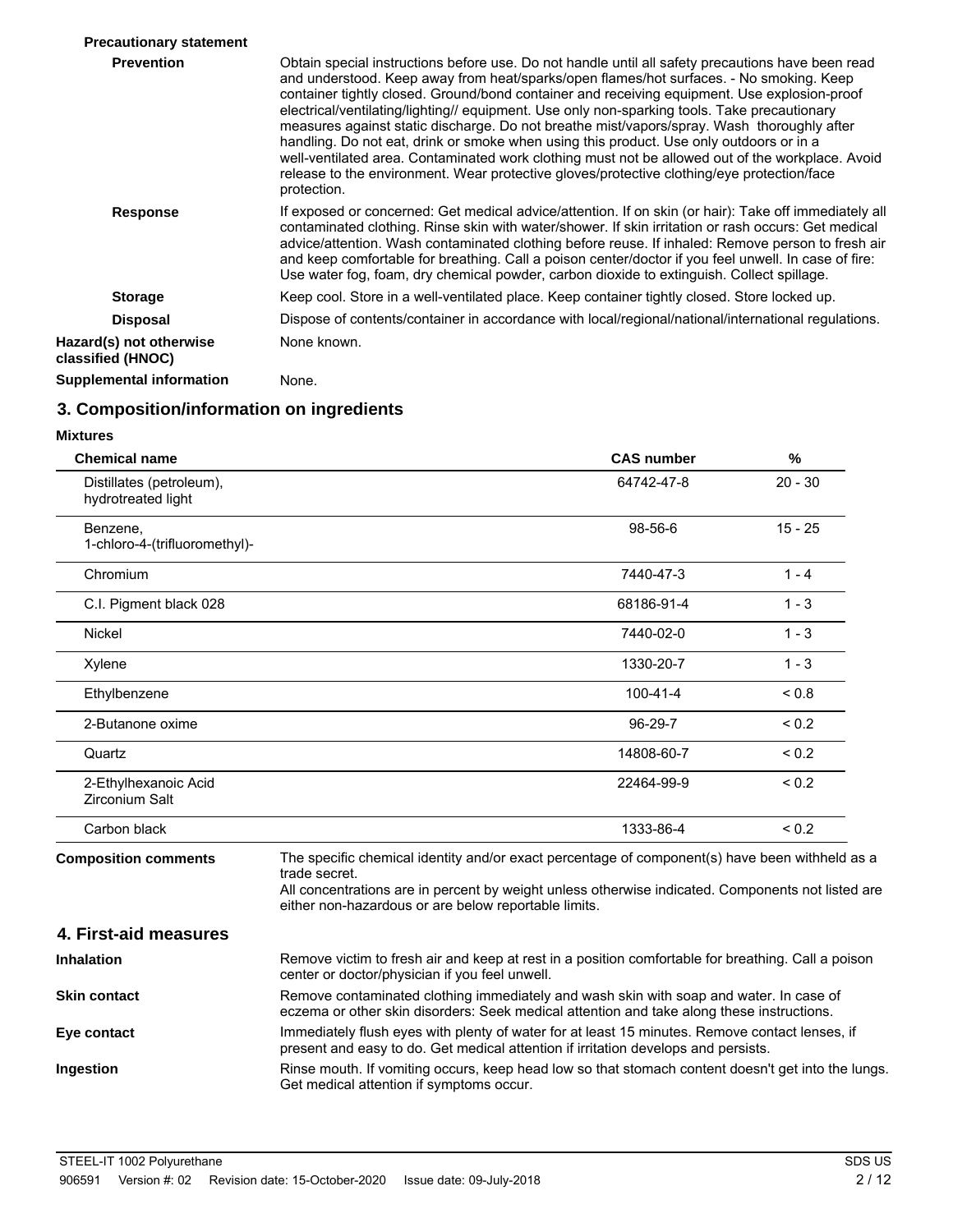May cause drowsiness and dizziness. Narcosis. Headache. Nausea, vomiting. Behavioral changes. Decrease in motor functions. Direct contact with eyes may cause temporary irritation. Skin irritation. May cause redness and pain. May cause an allergic skin reaction. Dermatitis. Rash. Prolonged exposure may cause chronic effects. **Most important symptoms/effects, acute and delayed** Provide general supportive measures and treat symptomatically. Thermal burns: Flush with water immediately. While flushing, remove clothes which do not adhere to affected area. Call an ambulance. Continue flushing during transport to hospital. Keep victim under observation. Symptoms may be delayed. **Indication of immediate medical attention and special treatment needed** Take off all contaminated clothing immediately. IF exposed or concerned: Get medical advice/attention. If you feel unwell, seek medical advice (show the label where possible). Ensure that medical personnel are aware of the material(s) involved, and take precautions to protect themselves. Show this safety data sheet to the doctor in attendance. Wash contaminated clothing before reuse. **General information 5. Fire-fighting measures Suitable extinguishing media** Water fog. Foam. Dry chemical powder. Carbon dioxide (CO2). **Unsuitable extinguishing** Do not use water jet as an extinguisher, as this will spread the fire. **media** Vapors may form explosive mixtures with air. Vapors may travel considerable distance to a source of ignition and flash back. During fire, gases hazardous to health may be formed such as: Carbon oxides. Chlorine compounds. Fluorine compounds. Fumes of metal oxides. **Specific hazards arising from the chemical Special protective equipment** Self-contained breathing apparatus and full protective clothing must be worn in case of fire. **and precautions for firefighters** In case of fire and/or explosion do not breathe fumes. Move containers from fire area if you can do **Fire fighting**

| Suitable extinguishing media                                     | Water fog. Foam. Dry chemical powder. Carbon dioxide (CO2).                                                                                                                                                                                                                    |
|------------------------------------------------------------------|--------------------------------------------------------------------------------------------------------------------------------------------------------------------------------------------------------------------------------------------------------------------------------|
| Unsuitable extinguishing<br>media                                | Do not use water jet as an extinguisher, as this will spread the fire.                                                                                                                                                                                                         |
| Specific hazards arising from<br>the chemical                    | Vapors may form explosive mixtures with air. Vapors may travel considerable distance to a source<br>of ignition and flash back. During fire, gases hazardous to health may be formed such as: Carbon<br>oxides. Chlorine compounds. Fluorine compounds. Fumes of metal oxides. |
| Special protective equipment<br>and precautions for firefighters | Self-contained breathing apparatus and full protective clothing must be worn in case of fire.                                                                                                                                                                                  |
| <b>Fire fighting</b><br>equipment/instructions                   | In case of fire and/or explosion do not breathe fumes. Move containers from fire area if you can do<br>so without risk. Cool containers exposed to flames with water until well after the fire is out.                                                                         |
| <b>Specific methods</b>                                          | Use standard firefighting procedures and consider the hazards of other involved materials.                                                                                                                                                                                     |
| <b>General fire hazards</b>                                      | Flammable liquid and vapor.                                                                                                                                                                                                                                                    |

### **6. Accidental release measures**

| Personal precautions,<br>protective equipment and<br>emergency procedures | Keep unnecessary personnel away. Keep people away from and upwind of spill/leak. Eliminate all<br>ignition sources (no smoking, flares, sparks, or flames in immediate area). Wear appropriate<br>protective equipment and clothing during clean-up. Do not breathe mist/vapors/spray. Do not touch<br>damaged containers or spilled material unless wearing appropriate protective clothing. Ventilate<br>closed spaces before entering them. Local authorities should be advised if significant spillages<br>cannot be contained. For personal protection, see section 8 of the SDS. |
|---------------------------------------------------------------------------|----------------------------------------------------------------------------------------------------------------------------------------------------------------------------------------------------------------------------------------------------------------------------------------------------------------------------------------------------------------------------------------------------------------------------------------------------------------------------------------------------------------------------------------------------------------------------------------|
| Methods and materials for<br>containment and cleaning up                  | Eliminate all ignition sources (no smoking, flares, sparks, or flames in immediate area). Keep<br>combustibles (wood, paper, oil, etc.) away from spilled material. Take precautionary measures<br>against static discharge. Use only non-sparking tools. Prevent product from entering drains.                                                                                                                                                                                                                                                                                        |
|                                                                           | Large Spills: Stop the flow of material, if this is without risk. Dike the spilled material, where this is<br>possible. Use a non-combustible material like vermiculite, sand or earth to soak up the product<br>and place into a container for later disposal. Following product recovery, flush area with water.<br>Retain and dispose of contaminated wash water.                                                                                                                                                                                                                   |
|                                                                           | Small Spills: Absorb with earth, sand or other non-combustible material and transfer to containers<br>for later disposal. Wipe up with absorbent material. Clean surface thoroughly to remove residual<br>contamination.                                                                                                                                                                                                                                                                                                                                                               |
|                                                                           | Never return spills to original containers for re-use. Put material in suitable, covered, labeled<br>containers. For waste disposal, see section 13 of the SDS.                                                                                                                                                                                                                                                                                                                                                                                                                        |
| <b>Environmental precautions</b>                                          | Avoid release to the environment. Inform appropriate managerial or supervisory personnel of all<br>environmental releases. Prevent further leakage or spillage if safe to do so. Avoid discharge into<br>drains, water courses or onto the ground.                                                                                                                                                                                                                                                                                                                                     |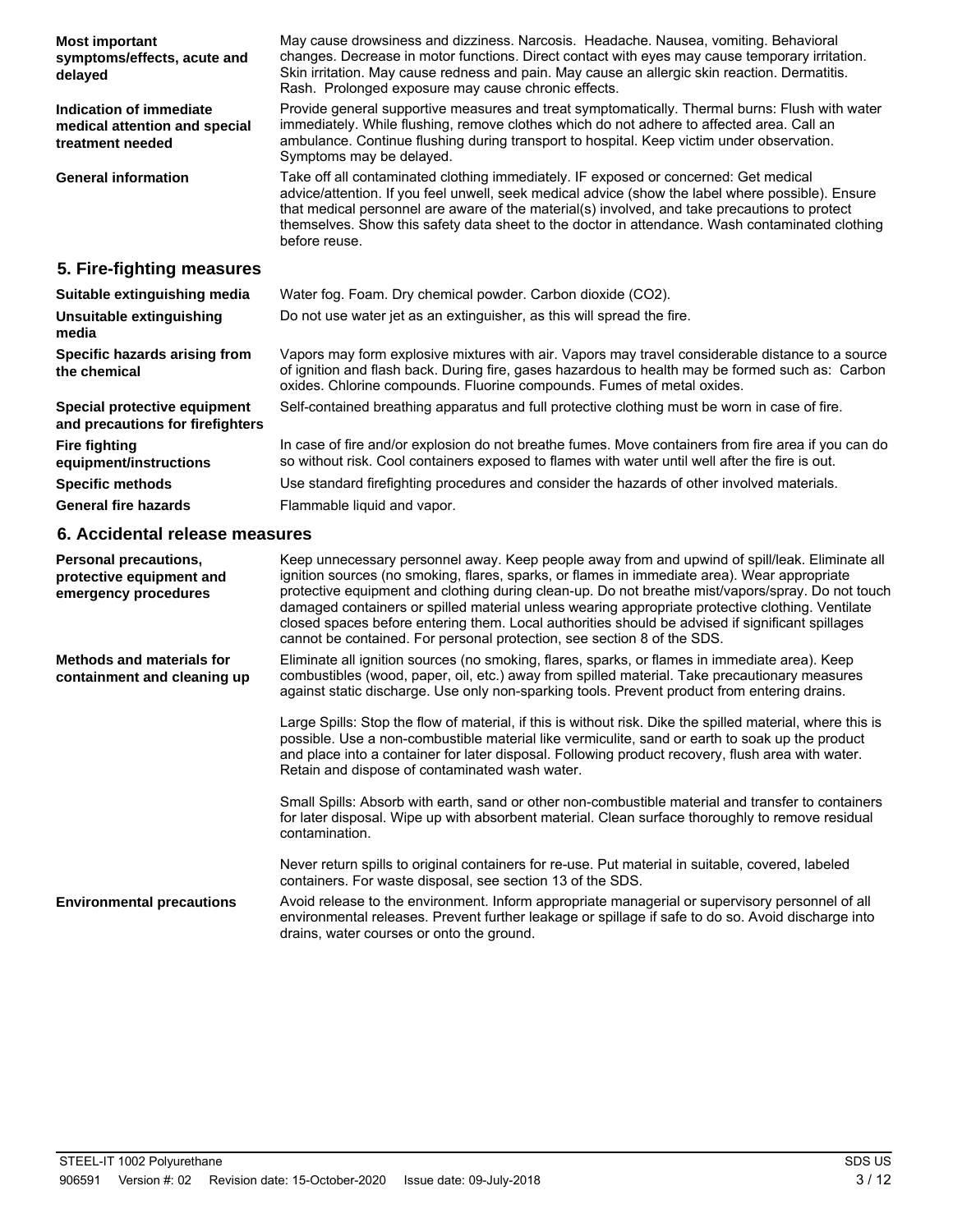### **7. Handling and storage**

| <b>Precautions for safe handling</b>                            | Obtain special instructions before use. Do not handle until all safety precautions have been read<br>and understood. Do not handle, store or open near an open flame, sources of heat or sources of<br>ignition. Protect material from direct sunlight. Explosion-proof general and local exhaust ventilation.<br>Take precautionary measures against static discharges. All equipment used when handling the<br>product must be grounded. Use non-sparking tools and explosion-proof equipment.                             |
|-----------------------------------------------------------------|------------------------------------------------------------------------------------------------------------------------------------------------------------------------------------------------------------------------------------------------------------------------------------------------------------------------------------------------------------------------------------------------------------------------------------------------------------------------------------------------------------------------------|
|                                                                 | Do not breathe mist/vapors/spray. Avoid contact with eyes, skin, and clothing. Avoid prolonged<br>exposure. When using, do not eat, drink or smoke. Persons susceptible to allergic reactions<br>should not handle this product. Pregnant or breastfeeding women must not handle this product.<br>Should be handled in closed systems, if possible. Wear appropriate personal protective<br>equipment. Wash hands thoroughly after handling. Avoid release to the environment. Observe<br>good industrial hygiene practices. |
| Conditions for safe storage,<br>including any incompatibilities | Store locked up. Keep away from heat, sparks and open flame. Prevent electrostatic charge<br>build-up by using common bonding and grounding techniques. Store in a cool, dry place out of<br>direct sunlight. Store in tightly closed container. Store in a well-ventilated place. Keep in an area<br>equipped with sprinklers. Store away from incompatible materials (see Section 10 of the SDS).                                                                                                                          |

# **8. Exposure controls/personal protection**

| <b>TWA</b><br>US. OSHA Table Z-1 Limits for Air Contaminants (29 CFR 1910.1000)<br><b>Type</b><br>Ceiling<br>PEL<br>PEL<br>PEL<br>PEL<br>PEL<br><b>Type</b><br><b>TWA</b> | $0.05$ mg/m $3$<br>Value<br>$5$ mg/m $3$<br>$3.5$ mg/m $3$<br>1 $mg/m3$<br>435 mg/m3<br>100 ppm<br>1 $mg/m3$<br>435 mg/m3<br>100 ppm<br>Value<br>$0.1$ mg/m $3$<br>2.4 mppcf | <b>Form</b><br>Respirable.<br>Respirable. |  |
|---------------------------------------------------------------------------------------------------------------------------------------------------------------------------|------------------------------------------------------------------------------------------------------------------------------------------------------------------------------|-------------------------------------------|--|
|                                                                                                                                                                           |                                                                                                                                                                              |                                           |  |
|                                                                                                                                                                           |                                                                                                                                                                              |                                           |  |
|                                                                                                                                                                           |                                                                                                                                                                              |                                           |  |
|                                                                                                                                                                           |                                                                                                                                                                              |                                           |  |
|                                                                                                                                                                           |                                                                                                                                                                              |                                           |  |
|                                                                                                                                                                           |                                                                                                                                                                              |                                           |  |
|                                                                                                                                                                           |                                                                                                                                                                              |                                           |  |
|                                                                                                                                                                           |                                                                                                                                                                              |                                           |  |
|                                                                                                                                                                           |                                                                                                                                                                              |                                           |  |
|                                                                                                                                                                           |                                                                                                                                                                              |                                           |  |
|                                                                                                                                                                           |                                                                                                                                                                              |                                           |  |
|                                                                                                                                                                           |                                                                                                                                                                              |                                           |  |
|                                                                                                                                                                           |                                                                                                                                                                              |                                           |  |
|                                                                                                                                                                           |                                                                                                                                                                              |                                           |  |
|                                                                                                                                                                           |                                                                                                                                                                              |                                           |  |
|                                                                                                                                                                           |                                                                                                                                                                              |                                           |  |
| <b>Type</b>                                                                                                                                                               | Value                                                                                                                                                                        | <b>Form</b>                               |  |
| <b>TWA</b>                                                                                                                                                                | $3$ mg/m $3$                                                                                                                                                                 | Inhalable fraction.                       |  |
| <b>TWA</b>                                                                                                                                                                | $0.5$ mg/m $3$                                                                                                                                                               | Inhalable fraction.                       |  |
|                                                                                                                                                                           | 20 ppm                                                                                                                                                                       |                                           |  |
|                                                                                                                                                                           | $1.5 \text{ mg/m}$ 3<br>Inhalable fraction.                                                                                                                                  |                                           |  |
|                                                                                                                                                                           | $0.025$ mg/m $3$<br>Respirable fraction.                                                                                                                                     |                                           |  |
|                                                                                                                                                                           | 150 ppm                                                                                                                                                                      |                                           |  |
|                                                                                                                                                                           | 100 ppm                                                                                                                                                                      |                                           |  |
|                                                                                                                                                                           |                                                                                                                                                                              |                                           |  |
|                                                                                                                                                                           | Value                                                                                                                                                                        | Form                                      |  |
|                                                                                                                                                                           | <b>TWA</b><br><b>TWA</b><br><b>TWA</b><br><b>STEL</b><br><b>TWA</b><br>US. NIOSH: Pocket Guide to Chemical Hazards<br><b>Type</b>                                            | <b>STEL</b><br>$3$ mg/m $3$               |  |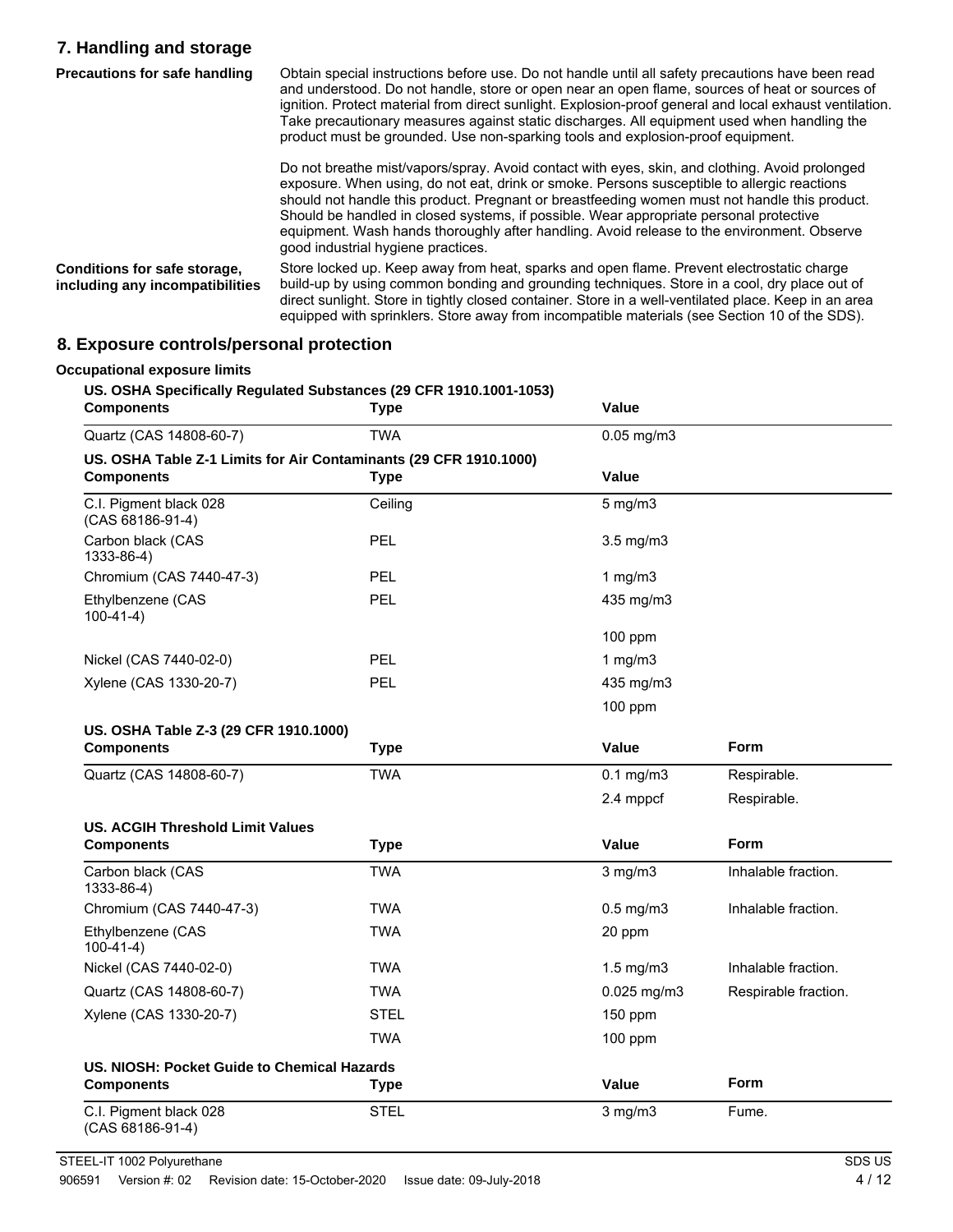| US. NIOSH: Pocket Guide to Chemical Hazards<br><b>Components</b>                     | Type                                                                                                                                                                                                                                                                                                                                                                                   |                                | Value                  |                      | Form                                                                                                                                                                                                                                                                                                                                                                                      |
|--------------------------------------------------------------------------------------|----------------------------------------------------------------------------------------------------------------------------------------------------------------------------------------------------------------------------------------------------------------------------------------------------------------------------------------------------------------------------------------|--------------------------------|------------------------|----------------------|-------------------------------------------------------------------------------------------------------------------------------------------------------------------------------------------------------------------------------------------------------------------------------------------------------------------------------------------------------------------------------------------|
| Carbon black (CAS<br>1333-86-4)                                                      | <b>TWA</b>                                                                                                                                                                                                                                                                                                                                                                             |                                |                        | $3.5$ mg/m $3$       |                                                                                                                                                                                                                                                                                                                                                                                           |
| Chromium (CAS 7440-47-3)                                                             | <b>TWA</b>                                                                                                                                                                                                                                                                                                                                                                             |                                |                        | $0.5$ mg/m $3$       |                                                                                                                                                                                                                                                                                                                                                                                           |
| Ethylbenzene (CAS<br>$100-41-4)$                                                     | <b>STEL</b>                                                                                                                                                                                                                                                                                                                                                                            |                                |                        | 545 mg/m3            |                                                                                                                                                                                                                                                                                                                                                                                           |
|                                                                                      |                                                                                                                                                                                                                                                                                                                                                                                        |                                |                        | 125 ppm              |                                                                                                                                                                                                                                                                                                                                                                                           |
|                                                                                      | <b>TWA</b>                                                                                                                                                                                                                                                                                                                                                                             |                                |                        | 435 mg/m3            |                                                                                                                                                                                                                                                                                                                                                                                           |
|                                                                                      |                                                                                                                                                                                                                                                                                                                                                                                        |                                |                        | 100 ppm              |                                                                                                                                                                                                                                                                                                                                                                                           |
| Nickel (CAS 7440-02-0)                                                               | <b>TWA</b>                                                                                                                                                                                                                                                                                                                                                                             |                                |                        | $0.015$ mg/m3        |                                                                                                                                                                                                                                                                                                                                                                                           |
| Quartz (CAS 14808-60-7)                                                              | <b>TWA</b>                                                                                                                                                                                                                                                                                                                                                                             |                                |                        | $0.05$ mg/m $3$      | Respirable dust.                                                                                                                                                                                                                                                                                                                                                                          |
| Xylene (CAS 1330-20-7)                                                               | <b>STEL</b>                                                                                                                                                                                                                                                                                                                                                                            |                                |                        | 655 mg/m3            |                                                                                                                                                                                                                                                                                                                                                                                           |
|                                                                                      |                                                                                                                                                                                                                                                                                                                                                                                        |                                |                        | 150 ppm              |                                                                                                                                                                                                                                                                                                                                                                                           |
|                                                                                      | <b>TWA</b>                                                                                                                                                                                                                                                                                                                                                                             |                                |                        | 435 mg/m3            |                                                                                                                                                                                                                                                                                                                                                                                           |
|                                                                                      |                                                                                                                                                                                                                                                                                                                                                                                        |                                |                        | 100 ppm              |                                                                                                                                                                                                                                                                                                                                                                                           |
| US. Workplace Environmental Exposure Level (WEEL) Guides<br><b>Components</b>        | <b>Type</b>                                                                                                                                                                                                                                                                                                                                                                            |                                | Value                  |                      |                                                                                                                                                                                                                                                                                                                                                                                           |
| 2-Butanone oxime (CAS                                                                | <b>TWA</b>                                                                                                                                                                                                                                                                                                                                                                             |                                |                        | 36 mg/m3             |                                                                                                                                                                                                                                                                                                                                                                                           |
| $96-29-7)$                                                                           |                                                                                                                                                                                                                                                                                                                                                                                        |                                |                        | 10 ppm               |                                                                                                                                                                                                                                                                                                                                                                                           |
| <b>Biological limit values</b>                                                       |                                                                                                                                                                                                                                                                                                                                                                                        |                                |                        |                      |                                                                                                                                                                                                                                                                                                                                                                                           |
| <b>ACGIH Biological Exposure Indices</b><br><b>Components</b>                        | <b>Value</b>                                                                                                                                                                                                                                                                                                                                                                           | <b>Determinant</b>             | <b>Specimen</b>        | <b>Sampling Time</b> |                                                                                                                                                                                                                                                                                                                                                                                           |
| Ethylbenzene (CAS<br>$100-41-4)$                                                     | $0.15$ g/g                                                                                                                                                                                                                                                                                                                                                                             | Sum of<br>mandelic acid<br>and | Creatinine in<br>urine | $\star$              |                                                                                                                                                                                                                                                                                                                                                                                           |
|                                                                                      |                                                                                                                                                                                                                                                                                                                                                                                        | phenylglyoxylic<br>acid        |                        |                      |                                                                                                                                                                                                                                                                                                                                                                                           |
| Xylene (CAS 1330-20-7)                                                               | $1.5$ g/g                                                                                                                                                                                                                                                                                                                                                                              | Methylhippuric<br>acids        | Creatinine in<br>urine | $\star$              |                                                                                                                                                                                                                                                                                                                                                                                           |
| * - For sampling details, please see the source document.<br>Appropriate engineering |                                                                                                                                                                                                                                                                                                                                                                                        |                                |                        |                      |                                                                                                                                                                                                                                                                                                                                                                                           |
| controls                                                                             | Explosion-proof general and local exhaust ventilation. Good general ventilation should be used.<br>Ventilation rates should be matched to conditions. If applicable, use process enclosures, local<br>exhaust ventilation, or other engineering controls to maintain airborne levels below recommended<br>exposure limits. Provide easy access to water supply or an emergency shower. |                                |                        |                      |                                                                                                                                                                                                                                                                                                                                                                                           |
| Individual protection measures, such as personal protective equipment                |                                                                                                                                                                                                                                                                                                                                                                                        |                                |                        |                      |                                                                                                                                                                                                                                                                                                                                                                                           |
| <b>Eye/face protection</b>                                                           | needed.                                                                                                                                                                                                                                                                                                                                                                                |                                |                        |                      | Wear safety glasses with side shields (or goggles) and a face shield. Wear a full-face respirator, if                                                                                                                                                                                                                                                                                     |
| <b>Skin protection</b>                                                               |                                                                                                                                                                                                                                                                                                                                                                                        |                                |                        |                      |                                                                                                                                                                                                                                                                                                                                                                                           |
| <b>Hand protection</b>                                                               | Wear appropriate chemical resistant gloves. Nitrile, butyl rubber or neoprene gloves are<br>about the breakthrough time of the glove material.                                                                                                                                                                                                                                         |                                |                        |                      | recommended. Be aware that the liquid may penetrate the gloves. Frequent change is advisable.<br>The most suitable glove must be chosen in consultation with the gloves supplier, who can inform                                                                                                                                                                                          |
| <b>Skin protection</b><br><b>Other</b>                                               |                                                                                                                                                                                                                                                                                                                                                                                        |                                |                        |                      | Wear appropriate chemical resistant clothing. Use of an impervious apron is recommended.                                                                                                                                                                                                                                                                                                  |
| <b>Respiratory protection</b>                                                        | cartridge and full facepiece. Check with respiratory protective equipment suppliers.                                                                                                                                                                                                                                                                                                   |                                |                        |                      | If engineering controls do not maintain airborne concentrations below recommended exposure<br>limits (where applicable) or to an acceptable level (in countries where exposure limits have not<br>been established), an approved respirator must be worn. Wear NIOSH approved respirator<br>appropriate for airborne exposure at the point of use. Chemical respirator with organic vapor |
| <b>Thermal hazards</b>                                                               | Wear appropriate thermal protective clothing, when necessary.                                                                                                                                                                                                                                                                                                                          |                                |                        |                      |                                                                                                                                                                                                                                                                                                                                                                                           |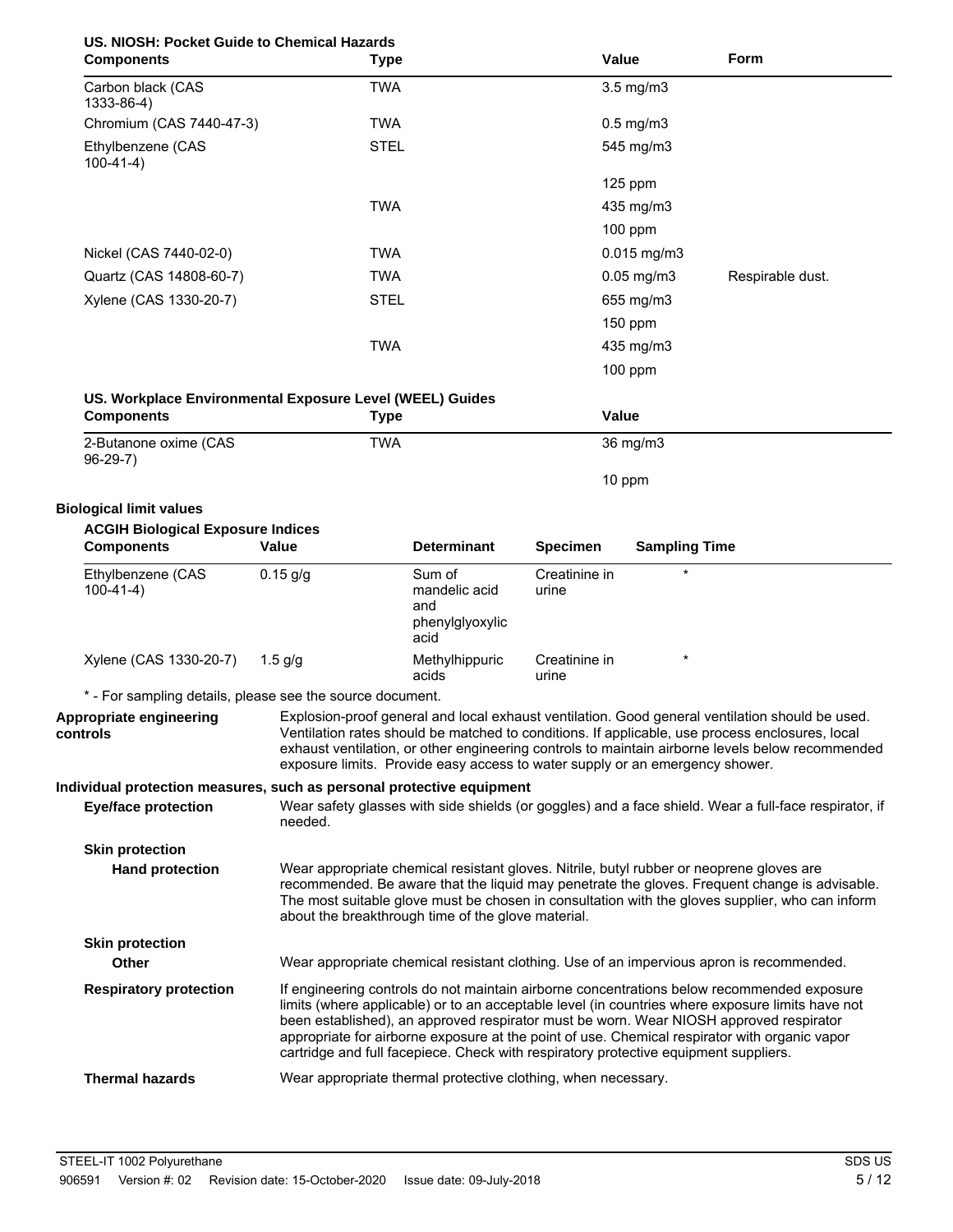Observe any medical surveillance requirements. When using do not smoke. Always observe good personal hygiene measures, such as washing after handling the material and before eating, drinking, and/or smoking. Routinely wash work clothing and protective equipment to remove contaminants. Contaminated work clothing must not be allowed out of the workplace.

### **9. Physical and chemical properties**

| Appearance                                        |                                         |  |
|---------------------------------------------------|-----------------------------------------|--|
| <b>Physical state</b>                             | Liquid.                                 |  |
| Form                                              | Liquid.                                 |  |
| Color                                             | Gray.                                   |  |
| Odor                                              | Characteristic of solvents.             |  |
| <b>Odor threshold</b>                             | Not available.                          |  |
| pH                                                | Not available.                          |  |
| <b>Melting point/freezing point</b>               | Not available.                          |  |
| Initial boiling point and boiling<br>range        | 278.6 - 397.4 °F (137 - 203 °C)         |  |
| <b>Flash point</b>                                | 98.6 °F (37.0 °C)                       |  |
| <b>Evaporation rate</b>                           | $0.9$ (butyl acetate = 1)               |  |
| <b>Flammability (solid, gas)</b>                  | Not applicable.                         |  |
| Upper/lower flammability or explosive limits      |                                         |  |
| <b>Flammability limit - lower</b><br>(%)          | 0.9%                                    |  |
| <b>Flammability limit - upper</b><br>(%)          | 10.5%                                   |  |
| Vapor pressure                                    | 5.3 mmHg at 20 °C                       |  |
| <b>Vapor density</b>                              | 6.2 (Air = 1)                           |  |
| <b>Relative density</b>                           | 1.686                                   |  |
| Solubility(ies)                                   |                                         |  |
| <b>Solubility (water)</b>                         | Not available.                          |  |
| <b>Partition coefficient</b><br>(n-octanol/water) | $<$ 1 (Log Pow)                         |  |
| <b>Auto-ignition temperature</b>                  | 932 °F (500 °C)                         |  |
| <b>Decomposition temperature</b>                  | Not available.                          |  |
| <b>Viscosity</b>                                  | 2500 cP (Brookfield #4 spindle @ 20rpm) |  |
| <b>Other information</b>                          |                                         |  |
| <b>Bulk density</b>                               | Not applicable.                         |  |
| <b>Explosive properties</b>                       | Not explosive.                          |  |
| <b>Oxidizing properties</b>                       | Not oxidizing.                          |  |
| <b>VOC</b>                                        | 452 g/l                                 |  |

### **10. Stability and reactivity**

| <b>Reactivity</b>                            | The product is stable and non-reactive under normal conditions of use, storage and transport.                                                                                                                |
|----------------------------------------------|--------------------------------------------------------------------------------------------------------------------------------------------------------------------------------------------------------------|
| <b>Chemical stability</b>                    | Material is stable under normal conditions.                                                                                                                                                                  |
| <b>Possibility of hazardous</b><br>reactions | No dangerous reaction known under conditions of normal use.                                                                                                                                                  |
| <b>Conditions to avoid</b>                   | Keep away from heat, hot surfaces, sparks, open flames and other ignition sources. Avoid<br>temperatures exceeding the flash point. Protect against direct sunlight. Contact with incompatible<br>materials. |
| Incompatible materials                       | Strong oxidizing agents. Strong acids. Halogens. Chlorine.                                                                                                                                                   |
| <b>Hazardous decomposition</b><br>products   | Thermal decomposition or combustion may liberate carbon oxides and other toxic gases or vapors.<br>Fumes of metal oxides. Chlorine compounds. Fluorine compounds.                                            |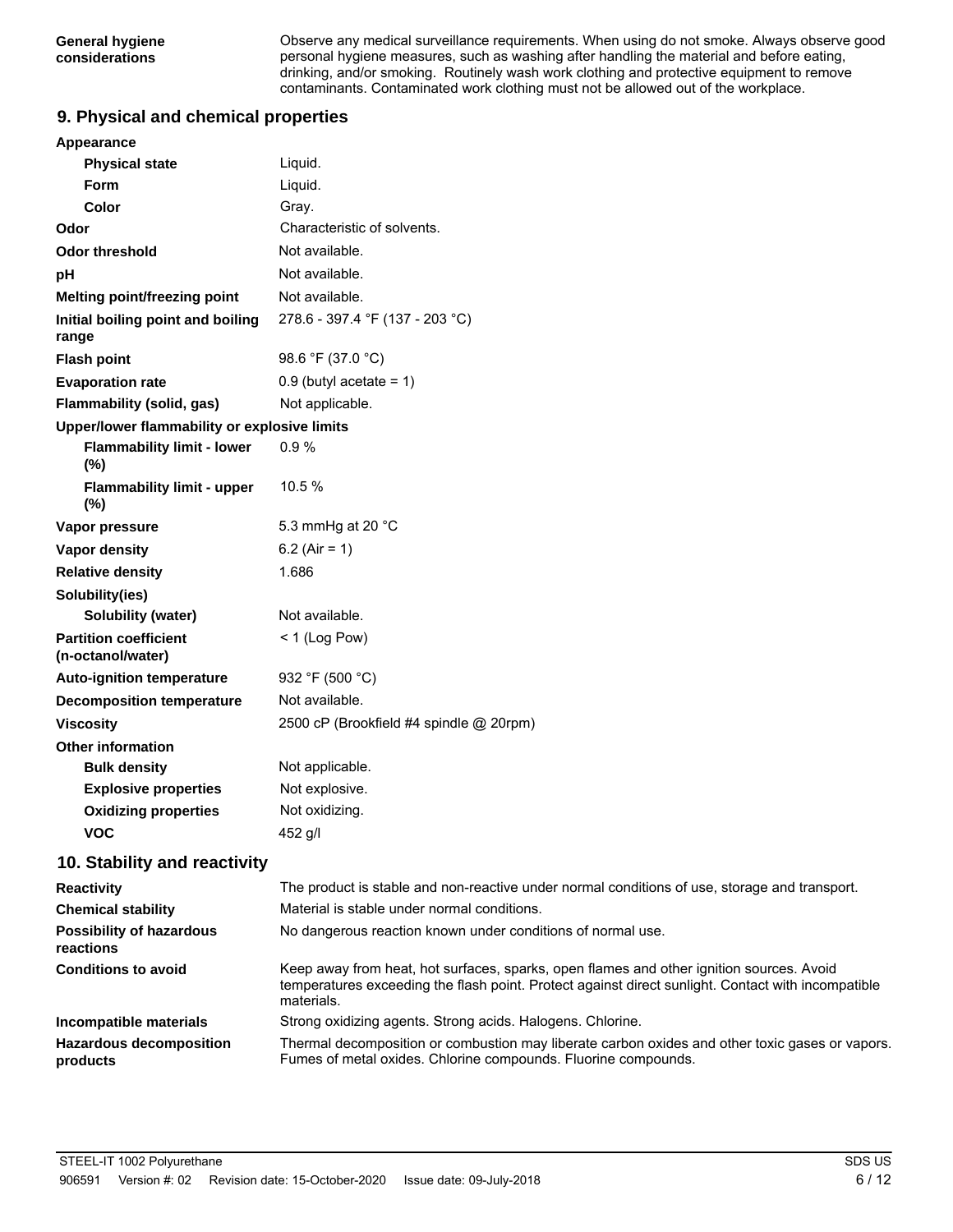### **11. Toxicological information**

### **Information on likely routes of exposure**

| <b>Inhalation</b>                                                                  | May cause drowsiness or dizziness. May cause cancer by inhalation. Prolonged inhalation may<br>be harmful.                                                                                                                                                                                                                                              |
|------------------------------------------------------------------------------------|---------------------------------------------------------------------------------------------------------------------------------------------------------------------------------------------------------------------------------------------------------------------------------------------------------------------------------------------------------|
| <b>Skin contact</b>                                                                | Causes skin irritation. May cause an allergic skin reaction.                                                                                                                                                                                                                                                                                            |
| Eye contact                                                                        | Direct contact with eyes may cause temporary irritation.                                                                                                                                                                                                                                                                                                |
| <b>Ingestion</b>                                                                   | May cause discomfort if swallowed. Suspected of damaging the unborn child by ingestion.                                                                                                                                                                                                                                                                 |
| Symptoms related to the<br>physical, chemical and<br>toxicological characteristics | May cause drowsiness or dizziness. Narcosis. Headache. Nausea, vomiting. Behavioral changes.<br>Direct contact with eyes may cause temporary irritation. Decrease in motor functions. Skin<br>irritation. May cause redness and pain. May cause an allergic skin reaction. Dermatitis. Rash.<br>Jaundice. Prolonged exposure may cause chronic effects. |

#### **Information on toxicological effects**

| <b>Acute toxicity</b> | Not expected to be acutely toxic. |
|-----------------------|-----------------------------------|
|-----------------------|-----------------------------------|

| <b>Components</b>                                                                                                                                  | <b>Species</b>                                                                                                      | <b>Test Results</b>       |
|----------------------------------------------------------------------------------------------------------------------------------------------------|---------------------------------------------------------------------------------------------------------------------|---------------------------|
| 2-Butanone oxime (CAS 96-29-7)                                                                                                                     |                                                                                                                     |                           |
| <b>Acute</b>                                                                                                                                       |                                                                                                                     |                           |
| Dermal                                                                                                                                             |                                                                                                                     |                           |
| LD50                                                                                                                                               | Rabbit                                                                                                              | > 1000 mg/kg, 24 Hours    |
| Oral                                                                                                                                               |                                                                                                                     |                           |
| LD50                                                                                                                                               | Rat                                                                                                                 | > 900 mg/kg               |
| Carbon black (CAS 1333-86-4)                                                                                                                       |                                                                                                                     |                           |
| <b>Acute</b>                                                                                                                                       |                                                                                                                     |                           |
| Dermal                                                                                                                                             |                                                                                                                     |                           |
| LD50                                                                                                                                               | Rabbit                                                                                                              | > 3000 mg/kg              |
| Oral                                                                                                                                               |                                                                                                                     |                           |
| LD50                                                                                                                                               | Rat                                                                                                                 | > 8000 mg/kg              |
| Ethylbenzene (CAS 100-41-4)                                                                                                                        |                                                                                                                     |                           |
| <b>Acute</b>                                                                                                                                       |                                                                                                                     |                           |
| Dermal                                                                                                                                             |                                                                                                                     |                           |
| LD50                                                                                                                                               | Rabbit                                                                                                              | 15400 mg/kg               |
| <b>Inhalation</b>                                                                                                                                  |                                                                                                                     |                           |
| <b>LC50</b>                                                                                                                                        | Rat                                                                                                                 | 17.4 mg/l, 4 hours        |
| Oral                                                                                                                                               |                                                                                                                     |                           |
| LD50                                                                                                                                               | Rat                                                                                                                 | 3500 - 4700 mg/kg         |
| Xylene (CAS 1330-20-7)                                                                                                                             |                                                                                                                     |                           |
| <u>Acute</u>                                                                                                                                       |                                                                                                                     |                           |
| Oral                                                                                                                                               |                                                                                                                     |                           |
| LD50                                                                                                                                               | Rat                                                                                                                 | 3523 mg/kg                |
| <b>Skin corrosion/irritation</b>                                                                                                                   | Causes skin irritation.                                                                                             |                           |
| Serious eye damage/eye                                                                                                                             | Direct contact with eyes may cause temporary irritation.                                                            |                           |
| irritation                                                                                                                                         |                                                                                                                     |                           |
| Respiratory or skin sensitization                                                                                                                  |                                                                                                                     |                           |
| <b>ACGIH sensitization</b>                                                                                                                         |                                                                                                                     |                           |
| TRIVALENT CHROMIUM WATER SOLUBLE<br>INORGANIC COMPOUNDS, INCLUDING CHROMITE<br>ORE PROCESSING, AS CR (III), INHALABLE<br>FRACTION (CAS 68186-91-4) |                                                                                                                     | Dermal sensitization      |
|                                                                                                                                                    |                                                                                                                     | Respiratory sensitization |
| <b>Respiratory sensitization</b>                                                                                                                   | Not a respiratory sensitizer.                                                                                       |                           |
| <b>Skin sensitization</b>                                                                                                                          | May cause an allergic skin reaction.                                                                                |                           |
| Germ cell mutagenicity                                                                                                                             | No data available to indicate product or any components present at greater than 0.1% are<br>mutagenic or genotoxic. |                           |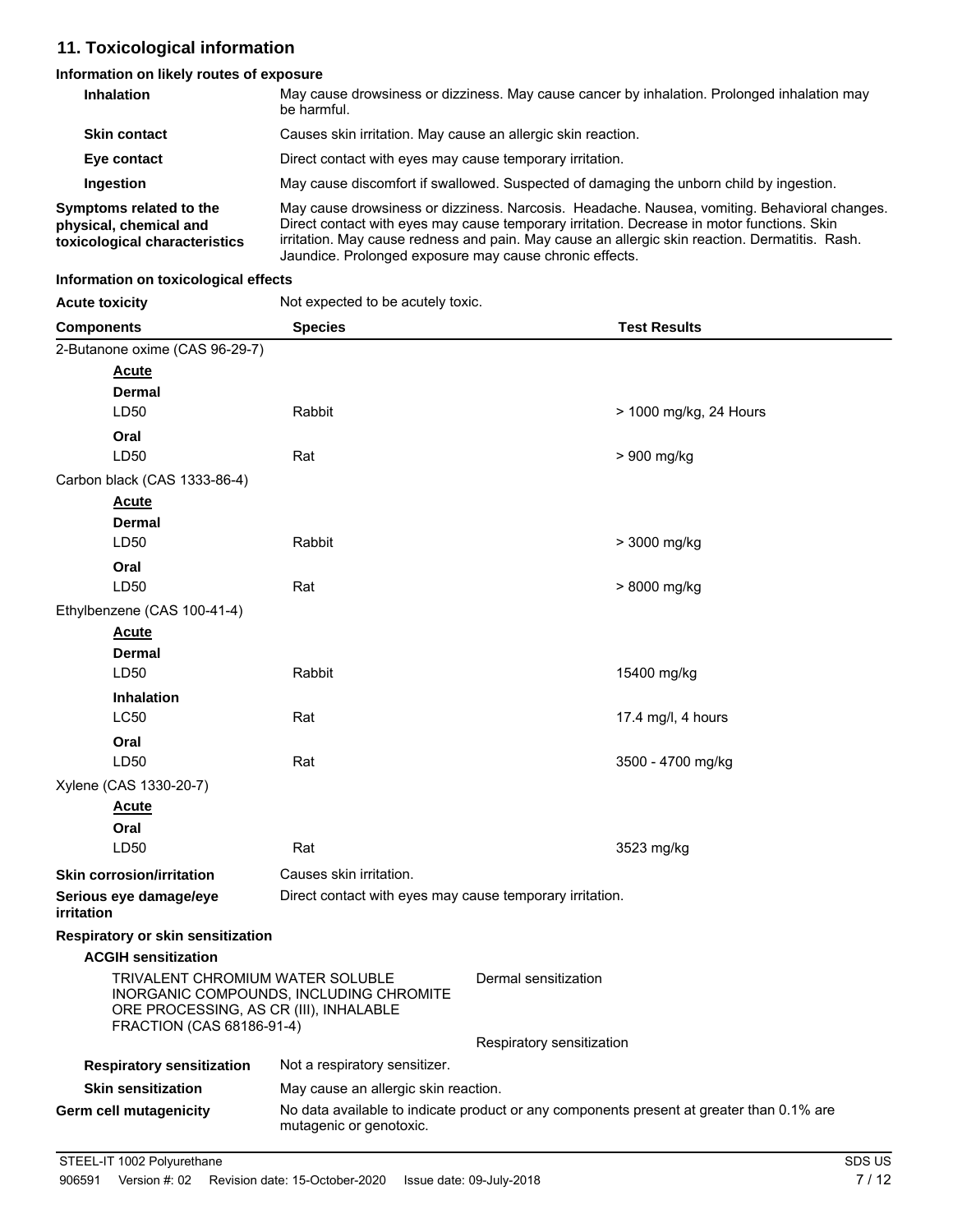| Carcinogenicity                                                                                                                                                                                                                                       | May cause cancer.                                                                                                                                                                                     |                                                                                                                                                                                                                                                                                                                     |
|-------------------------------------------------------------------------------------------------------------------------------------------------------------------------------------------------------------------------------------------------------|-------------------------------------------------------------------------------------------------------------------------------------------------------------------------------------------------------|---------------------------------------------------------------------------------------------------------------------------------------------------------------------------------------------------------------------------------------------------------------------------------------------------------------------|
| IARC Monographs. Overall Evaluation of Carcinogenicity                                                                                                                                                                                                |                                                                                                                                                                                                       |                                                                                                                                                                                                                                                                                                                     |
| C.I. Pigment black 028 (CAS 68186-91-4)<br>Carbon black (CAS 1333-86-4)<br>Chromium (CAS 7440-47-3)<br>Ethylbenzene (CAS 100-41-4)<br>Nickel (CAS 7440-02-0)<br>Quartz (CAS 14808-60-7)<br>Xylene (CAS 1330-20-7)<br><b>NTP Report on Carcinogens</b> |                                                                                                                                                                                                       | 3 Not classifiable as to carcinogenicity to humans.<br>2B Possibly carcinogenic to humans.<br>3 Not classifiable as to carcinogenicity to humans.<br>2B Possibly carcinogenic to humans.<br>2B Possibly carcinogenic to humans.<br>1 Carcinogenic to humans.<br>3 Not classifiable as to carcinogenicity to humans. |
| Carbon black (CAS 1333-86-4)<br>Nickel (CAS 7440-02-0)<br>Quartz (CAS 14808-60-7)                                                                                                                                                                     | OSHA Specifically Regulated Substances (29 CFR 1910.1001-1053)                                                                                                                                        | Known To Be Human Carcinogen.<br>Known To Be Human Carcinogen.<br>Reasonably Anticipated to be a Human Carcinogen.<br>Known To Be Human Carcinogen.                                                                                                                                                                 |
| Quartz (CAS 14808-60-7)                                                                                                                                                                                                                               |                                                                                                                                                                                                       | Cancer                                                                                                                                                                                                                                                                                                              |
| <b>Reproductive toxicity</b>                                                                                                                                                                                                                          | Suspected of damaging the unborn child.                                                                                                                                                               |                                                                                                                                                                                                                                                                                                                     |
| Specific target organ toxicity -<br>single exposure                                                                                                                                                                                                   | May cause drowsiness or dizziness.                                                                                                                                                                    |                                                                                                                                                                                                                                                                                                                     |
| <b>Specific target organ toxicity -</b><br>repeated exposure                                                                                                                                                                                          | Causes damage to organs (central nervous system, respiratory tract) through prolonged or<br>repeated exposure. May cause damage to organs (kidneys, liver) through prolonged or repeated<br>exposure. |                                                                                                                                                                                                                                                                                                                     |
| <b>Aspiration hazard</b>                                                                                                                                                                                                                              | Not an aspiration hazard.                                                                                                                                                                             |                                                                                                                                                                                                                                                                                                                     |
| <b>Chronic effects</b>                                                                                                                                                                                                                                | Prolonged inhalation may be harmful. Causes damage to organs through prolonged or repeated<br>exposure.                                                                                               |                                                                                                                                                                                                                                                                                                                     |

## **12. Ecological information**

| Toxic to aquatic life with long lasting effects.<br><b>Ecotoxicity</b> |             |                                                         |                             |
|------------------------------------------------------------------------|-------------|---------------------------------------------------------|-----------------------------|
| <b>Components</b>                                                      |             | <b>Species</b>                                          | <b>Test Results</b>         |
| Carbon black (CAS 1333-86-4)                                           |             |                                                         |                             |
| <b>Aquatic</b>                                                         |             |                                                         |                             |
| Acute                                                                  |             |                                                         |                             |
| Fish                                                                   | <b>LC50</b> | Leuciscus idus                                          | > 1000 mg/l, 96 Hours       |
| Distillates (petroleum), hydrotreated light (CAS 64742-47-8)           |             |                                                         |                             |
| <b>Aquatic</b>                                                         |             |                                                         |                             |
| Acute                                                                  |             |                                                         |                             |
| Fish                                                                   | <b>LC50</b> | Rainbow trout, donaldson trout<br>(Oncorhynchus mykiss) | 2.9 mg/l, 96 hours          |
| Ethylbenzene (CAS 100-41-4)                                            |             |                                                         |                             |
| <b>Aquatic</b>                                                         |             |                                                         |                             |
| Acute                                                                  |             |                                                         |                             |
| Crustacea                                                              | <b>EC50</b> | Water flea (Daphnia magna)                              | 1.81 - 2.38 mg/l, 48 hours  |
| Fish                                                                   | <b>LC50</b> | Rainbow trout, donaldson trout<br>(Oncorhynchus mykiss) | 4.2 mg/l, 96 hours          |
| Chronic                                                                |             |                                                         |                             |
| Crustacea                                                              | <b>EC50</b> | Ceriodaphnia dubia                                      | $3.6$ mg/l, 7 days          |
| Nickel (CAS 7440-02-0)                                                 |             |                                                         |                             |
| <b>Aquatic</b>                                                         |             |                                                         |                             |
| Acute                                                                  |             |                                                         |                             |
| Crustacea                                                              | <b>EC50</b> | Water flea (Daphnia magna)                              | 1 mg/l, 48 hours            |
|                                                                        | <b>LC50</b> | Calanoid copepod (Eurytemora affinis)                   | 7.35 - 12.12 mg/l, 96 hours |
| Xylene (CAS 1330-20-7)                                                 |             |                                                         |                             |
| <b>Aquatic</b>                                                         |             |                                                         |                             |
| Fish                                                                   | <b>LC50</b> | Rainbow trout, donaldson trout<br>(Oncorhynchus mykiss) | 2.6 mg/l, 96 hours          |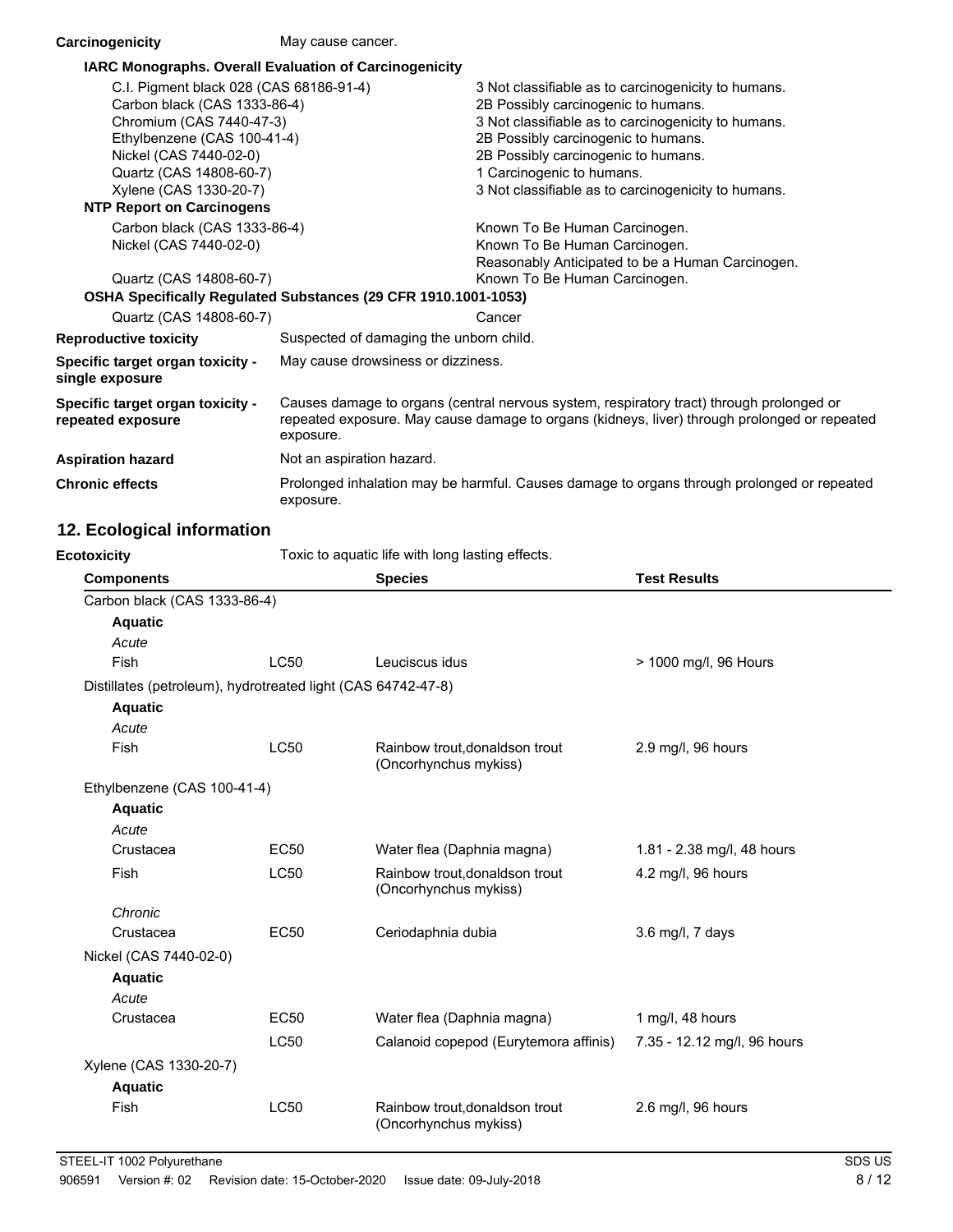|  | Persistence and degradability | No data is available on the degradability of this product. |
|--|-------------------------------|------------------------------------------------------------|
|--|-------------------------------|------------------------------------------------------------|

#### **Bioaccumulative potential**

| Partition coefficient n-octanol / water (log Kow) |                                     |
|---------------------------------------------------|-------------------------------------|
| STEEL-IT 1002 Polyurethane                        | $<$ 1, (Log Pow)                    |
| Ethylbenzene (CAS 100-41-4)                       | 3.15                                |
| Xylene (CAS 1330-20-7)                            | $3.12 - 3.2$                        |
| Mobility in soil                                  | No data available for this product. |

**Other adverse effects** The product contains volatile organic compounds which have a photochemical ozone creation potential. This product contains one or more substances identified as hazardous air pollutants (HAPs) per the US Federal Clean Air Act (see section 15).

### **13. Disposal considerations**

| <b>Disposal instructions</b>             | Collect and reclaim or dispose in sealed containers at licensed waste disposal site. Incinerate the<br>material under controlled conditions in an approved incinerator. Do not allow this material to drain<br>into sewers/water supplies. Do not contaminate ponds, waterways or ditches with chemical or used<br>container. If discarded, this product is considered a RCRA ignitable waste, D001. Dispose of<br>contents/container in accordance with local/regional/national/international regulations. |
|------------------------------------------|-------------------------------------------------------------------------------------------------------------------------------------------------------------------------------------------------------------------------------------------------------------------------------------------------------------------------------------------------------------------------------------------------------------------------------------------------------------------------------------------------------------|
| Local disposal regulations               | Dispose in accordance with all applicable regulations.                                                                                                                                                                                                                                                                                                                                                                                                                                                      |
| Hazardous waste code                     | D001: Waste Flammable material with a flash point <140 F<br>D007: Waste Chromium<br>The waste code should be assigned in discussion between the user, the producer and the waste<br>disposal company.                                                                                                                                                                                                                                                                                                       |
| Waste from residues / unused<br>products | Dispose of in accordance with local regulations. Empty containers or liners may retain some<br>product residues. This material and its container must be disposed of in a safe manner.                                                                                                                                                                                                                                                                                                                      |
| <b>Contaminated packaging</b>            | Since emptied containers may retain product residue, follow label warnings even after container is<br>emptied. Empty containers should be taken to an approved waste handling site for recycling or<br>disposal. Do not re-use empty containers.                                                                                                                                                                                                                                                            |

### **14. Transport information**

| <b>DOT</b>                        |                                                                                                      |
|-----------------------------------|------------------------------------------------------------------------------------------------------|
| <b>UN number</b>                  | UN1263                                                                                               |
| UN proper shipping name           | Paint                                                                                                |
| <b>Transport hazard class(es)</b> |                                                                                                      |
| <b>Class</b>                      | 3                                                                                                    |
| <b>Subsidiary risk</b>            |                                                                                                      |
| Label(s)                          | 3                                                                                                    |
| <b>Packing group</b>              | $\mathbf{III}$                                                                                       |
| <b>Environmental hazards</b>      |                                                                                                      |
| <b>Marine pollutant</b>           | Yes                                                                                                  |
|                                   | Special precautions for user Read safety instructions, SDS and emergency procedures before handling. |
| <b>Special provisions</b>         | B1, B52, IB3, T2, TP1, TP29                                                                          |
| <b>Packaging exceptions</b>       | 150                                                                                                  |
| Packaging non bulk                | 173                                                                                                  |
| Packaging bulk                    | 242                                                                                                  |
| <b>IATA</b>                       |                                                                                                      |
| <b>UN number</b>                  | UN1263                                                                                               |
| UN proper shipping name           | Paint                                                                                                |
| <b>Transport hazard class(es)</b> |                                                                                                      |
|                                   |                                                                                                      |
| <b>Class</b>                      | 3                                                                                                    |
| <b>Subsidiary risk</b>            |                                                                                                      |
| Label(s)                          | 3                                                                                                    |
| Packing group                     | Ш                                                                                                    |
| <b>Environmental hazards</b>      | Yes                                                                                                  |
| <b>ERG Code</b>                   | 3L                                                                                                   |
|                                   | Special precautions for user Read safety instructions, SDS and emergency procedures before handling. |
| <b>IMDG</b>                       |                                                                                                      |
| <b>UN number</b>                  | UN1263                                                                                               |
| UN proper shipping name           | <b>PAINT</b>                                                                                         |
| <b>Transport hazard class(es)</b> |                                                                                                      |
| <b>Class</b>                      | 3                                                                                                    |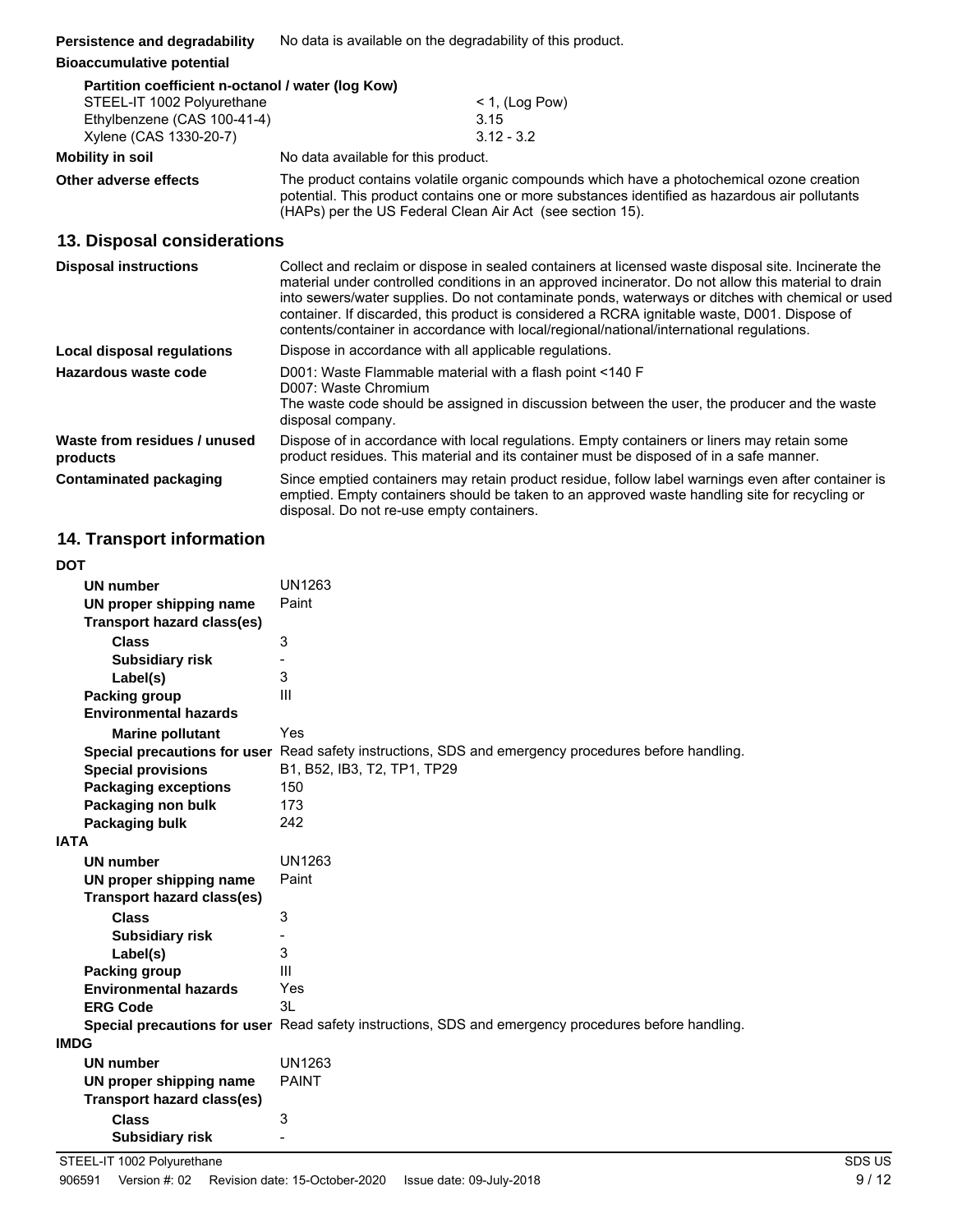| <b>Packing group</b>                                                                                 | Ш                                 |                                                              |                                                                                               |  |  |
|------------------------------------------------------------------------------------------------------|-----------------------------------|--------------------------------------------------------------|-----------------------------------------------------------------------------------------------|--|--|
| <b>Environmental hazards</b>                                                                         |                                   |                                                              |                                                                                               |  |  |
| <b>Marine pollutant</b>                                                                              | Yes                               |                                                              |                                                                                               |  |  |
| <b>EmS</b>                                                                                           | $F-E$ , $S-E$                     |                                                              |                                                                                               |  |  |
| Special precautions for user Read safety instructions, SDS and emergency procedures before handling. |                                   |                                                              |                                                                                               |  |  |
| Transport in bulk according to                                                                       | Not established.                  |                                                              |                                                                                               |  |  |
| Annex II of MARPOL 73/78 and                                                                         |                                   |                                                              |                                                                                               |  |  |
| the IBC Code                                                                                         |                                   |                                                              |                                                                                               |  |  |
| 15. Regulatory information                                                                           |                                   |                                                              |                                                                                               |  |  |
| <b>US federal regulations</b>                                                                        | Standard, 29 CFR 1910.1200.       |                                                              | This product is a "Hazardous Chemical" as defined by the OSHA Hazard Communication            |  |  |
| TSCA Section 12(b) Export Notification (40 CFR 707, Subpt. D)                                        |                                   |                                                              |                                                                                               |  |  |
| <b>CERCLA Hazardous Substance List (40 CFR 302.4)</b>                                                |                                   |                                                              | Benzene, 1-chloro-4-(trifluoromethyl)- (CAS 98-56-6) 1.0 % One-Time Export Notification only. |  |  |
| Chromium (CAS 7440-47-3)                                                                             |                                   | Listed.                                                      |                                                                                               |  |  |
| Ethylbenzene (CAS 100-41-4)                                                                          |                                   | Listed.                                                      |                                                                                               |  |  |
| Nickel (CAS 7440-02-0)                                                                               |                                   | Listed.                                                      |                                                                                               |  |  |
| Xylene (CAS 1330-20-7)                                                                               |                                   | Listed.                                                      |                                                                                               |  |  |
| <b>SARA 304 Emergency release notification</b>                                                       |                                   |                                                              |                                                                                               |  |  |
| Not regulated.<br>OSHA Specifically Regulated Substances (29 CFR 1910.1001-1053)                     |                                   |                                                              |                                                                                               |  |  |
| Quartz (CAS 14808-60-7)                                                                              |                                   | Cancer                                                       |                                                                                               |  |  |
|                                                                                                      |                                   | lung effects                                                 |                                                                                               |  |  |
|                                                                                                      |                                   | immune system effects<br>kidney effects                      |                                                                                               |  |  |
|                                                                                                      |                                   |                                                              |                                                                                               |  |  |
| <b>Toxic Substances Control Act (TSCA)</b>                                                           |                                   | or are designated "inactive".                                | One or more components of the mixture are not on the TSCA 8(b) inventory                      |  |  |
| Superfund Amendments and Reauthorization Act of 1986 (SARA)                                          |                                   |                                                              |                                                                                               |  |  |
| <b>SARA 302 Extremely hazardous substance</b>                                                        |                                   |                                                              |                                                                                               |  |  |
| Not listed.                                                                                          |                                   |                                                              |                                                                                               |  |  |
| SARA 311/312 Hazardous<br>chemical                                                                   | Yes                               |                                                              |                                                                                               |  |  |
| <b>Classified hazard</b>                                                                             |                                   | Flammable (gases, aerosols, liquids, or solids)              |                                                                                               |  |  |
|                                                                                                      | Skin corrosion or irritation      |                                                              |                                                                                               |  |  |
| categories                                                                                           | Respiratory or skin sensitization |                                                              |                                                                                               |  |  |
|                                                                                                      | Carcinogenicity                   |                                                              |                                                                                               |  |  |
|                                                                                                      | Reproductive toxicity             |                                                              |                                                                                               |  |  |
|                                                                                                      |                                   | Specific target organ toxicity (single or repeated exposure) |                                                                                               |  |  |
| SARA 313 (TRI reporting)                                                                             |                                   |                                                              |                                                                                               |  |  |
| <b>Chemical name</b>                                                                                 |                                   | <b>CAS number</b>                                            | % by wt.                                                                                      |  |  |
| Chromium                                                                                             |                                   | 7440-47-3                                                    | $1 - 4$                                                                                       |  |  |
| Ethylbenzene                                                                                         |                                   | 100-41-4                                                     | < 0.8                                                                                         |  |  |
| Nickel                                                                                               |                                   | 7440-02-0                                                    | $1 - 3$                                                                                       |  |  |
| Xylene                                                                                               |                                   | 1330-20-7                                                    | 1 - 3                                                                                         |  |  |
| Other federal regulations                                                                            |                                   |                                                              |                                                                                               |  |  |
| Clean Air Act (CAA) Section 112 Hazardous Air Pollutants (HAPs) List                                 |                                   |                                                              |                                                                                               |  |  |
| C.I. Pigment black 028 (CAS 68186-91-4)                                                              |                                   |                                                              |                                                                                               |  |  |
| Chromium (CAS 7440-47-3)                                                                             |                                   |                                                              |                                                                                               |  |  |
| Ethylbenzene (CAS 100-41-4)                                                                          |                                   |                                                              |                                                                                               |  |  |
| Nickel (CAS 7440-02-0)                                                                               |                                   |                                                              |                                                                                               |  |  |
| Xylene (CAS 1330-20-7)                                                                               |                                   |                                                              |                                                                                               |  |  |
| Clean Air Act (CAA) Section 112(r) Accidental Release Prevention (40 CFR 68.130)                     |                                   |                                                              |                                                                                               |  |  |
| Not regulated.                                                                                       |                                   |                                                              |                                                                                               |  |  |
| <b>Safe Drinking Water Act</b><br>(SDWA)                                                             |                                   |                                                              | Contains component(s) regulated under the Safe Drinking Water Act.                            |  |  |
|                                                                                                      |                                   |                                                              |                                                                                               |  |  |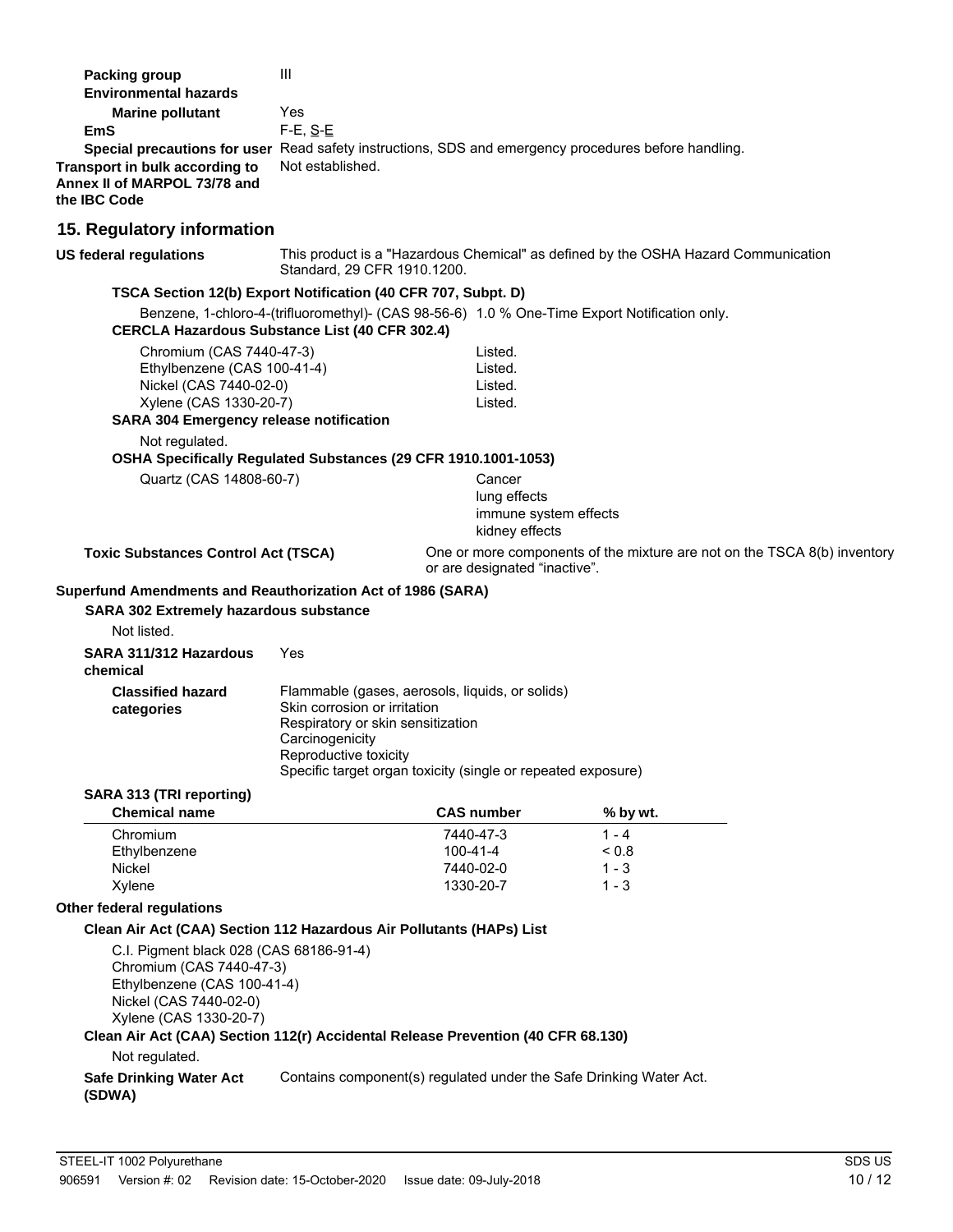#### **US state regulations**

#### **US. Massachusetts RTK - Substance List**

Carbon black (CAS 1333-86-4) Chromium (CAS 7440-47-3) Ethylbenzene (CAS 100-41-4) Nickel (CAS 7440-02-0) Quartz (CAS 14808-60-7) Xylene (CAS 1330-20-7)

### **US. New Jersey Worker and Community Right-to-Know Act**

Benzene, 1-chloro-4-(trifluoromethyl)- (CAS 98-56-6) Carbon black (CAS 1333-86-4) Chromium (CAS 7440-47-3) Distillates (petroleum), hydrotreated light (CAS 64742-47-8) Ethylbenzene (CAS 100-41-4) Nickel (CAS 7440-02-0) Quartz (CAS 14808-60-7) Xylene (CAS 1330-20-7)

#### **US. Pennsylvania Worker and Community Right-to-Know Law**

C.I. Pigment black 028 (CAS 68186-91-4) Carbon black (CAS 1333-86-4) Chromium (CAS 7440-47-3) Ethylbenzene (CAS 100-41-4) Nickel (CAS 7440-02-0) Quartz (CAS 14808-60-7) Xylene (CAS 1330-20-7)

#### **US. Rhode Island RTK**

C.I. Pigment black 028 (CAS 68186-91-4) Carbon black (CAS 1333-86-4) Chromium (CAS 7440-47-3) Ethylbenzene (CAS 100-41-4) Nickel (CAS 7440-02-0) Quartz (CAS 14808-60-7) Xylene (CAS 1330-20-7)

#### **California Proposition 65**



WARNING: This product can expose you to chemicals including Benzene, 1-chloro-4-(trifluoromethyl)-, which is known to the State of California to cause cancer, and Toluene, which is known to the State of California to cause birth defects or other reproductive harm. For more information go to www.P65Warnings.ca.gov.

### **California Proposition 65 - CRT: Listed date/Carcinogenic substance**

| Benzene, 1-chloro-4-(trifluoromethyl)- (CAS 98-56-6) Listed: June 28, 2018 |                           |
|----------------------------------------------------------------------------|---------------------------|
| Carbon black (CAS 1333-86-4)                                               | Listed: February 21, 2003 |
| Ethylbenzene (CAS 100-41-4)                                                | Listed: June 11, 2004     |
| Nickel (CAS 7440-02-0)                                                     | Listed: October 1, 1989   |
| Quartz (CAS 14808-60-7)                                                    | Listed: October 1, 1988   |
| <u> Efemie Dranaskien CE – CDT. Listed deta/Davelonmantel tavin</u>        |                           |

#### **California Proposition 65 - CRT: Listed date/Developmental toxin**

Toluene (CAS 108-88-3) Listed: January 1, 1991

**US. California. Candidate Chemicals List. Safer Consumer Products Regulations (Cal. Code Regs, tit. 22, 69502.3, subd. (a))**

Carbon black (CAS 1333-86-4) Chromium (CAS 7440-47-3) Ethylbenzene (CAS 100-41-4) Nickel (CAS 7440-02-0) Quartz (CAS 14808-60-7) Xylene (CAS 1330-20-7)

### **International Inventories**

| Country(s) or region | Inventory name                                             | On inventory (yes/no)* |
|----------------------|------------------------------------------------------------|------------------------|
| Australia            | Australian Inventory of Chemical Substances (AICS)         | No                     |
| Canada               | Domestic Substances List (DSL)                             | Yes                    |
| Canada               | Non-Domestic Substances List (NDSL)                        | No                     |
| China                | Inventory of Existing Chemical Substances in China (IECSC) | Yes                    |